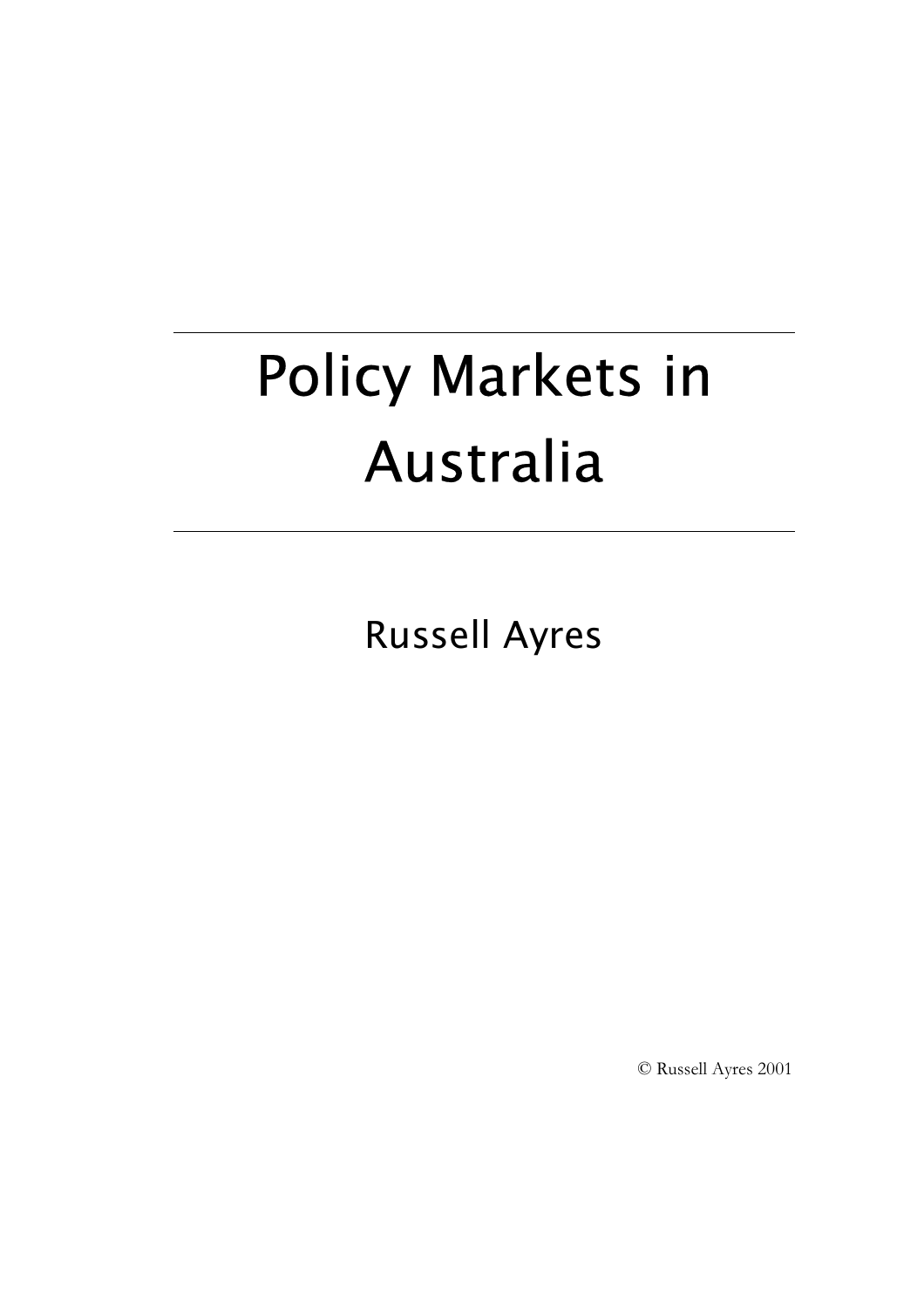May your Magnificence *…* accept this little gift in the same spirit in which I send it; and if you will read and consider it well, you will recognise in it my desire that you may attain that greatness which fortune and your great qualities promise. And if your Magnificence will turn your eyes from the summit of your greatness towards those low places, you will know how undeservedly I have to bear the great and continuing malice of fortune.

*Niccolo Machiavelli to Lorenzo de Medici, Dedication to* The Prince

… I have chosen to dedicate these my discourses to you in preference to all others; both because in doing so, I seem to be showing some gratitude for benefits received, and also because I seem in this to be departing from the usual practice of authors, which has always been to dedicate their works to some prince, and, blinded by ambition and avarice, to praise him for all his virtuous qualities when they ought to have blamed him for all manner of shameful deeds.

> *Niccolo Machiavelli to Zanobi Buondelmonti* and *Cosimo Rucellai, Dedication to* Discourses on the First Ten Books of Titus Livy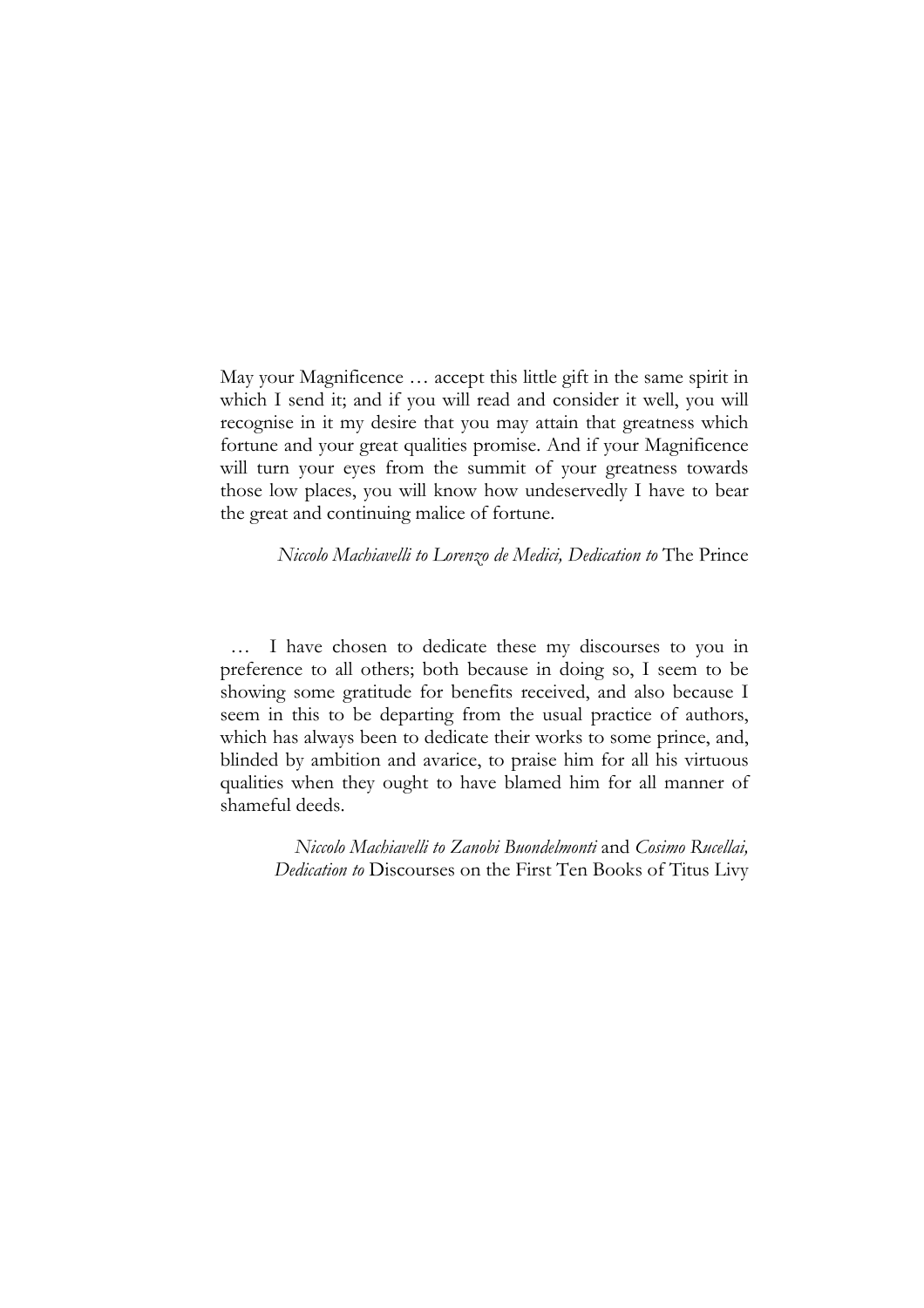## **Contents**

| Acknowledgements                                              | 111                       |
|---------------------------------------------------------------|---------------------------|
| Abbreviations and acronyms                                    | 1V                        |
| Abstract                                                      | $\boldsymbol{\mathrm{V}}$ |
| INTRODUCTION: THE MARKETISATION OF POLICY-MAKING IN AUSTRALIA |                           |
| Origins of the thesis                                         | 2                         |
| Analytical framework: research and ideas                      | $\overline{4}$            |
| Overview of the research process                              | 10                        |
| Summary of findings and structure of the thesis               | 12                        |
| 1. RESEARCH METHODOLOGY                                       | 14                        |
| Research questions                                            | 14                        |
| Qualitative and quantitative methodologies                    | 16                        |
| Project design                                                | 18                        |
| Conclusion                                                    | 25                        |
| 2. PUBLIC SECTOR REFORM IN AUSTRALIA                          | 27                        |
| The social and political context of public sector reform      | 28                        |
| The Australian Public Service and 'New Public Management'     | 28                        |
| Conclusion                                                    | 37                        |
| 3. WHAT IS PUBLIC POLICY AND HOW IS IT MADE?                  | 39                        |
| Defining, delineating and describing public policy            | 40                        |
| Knowledge, means and ends in policy                           | 47                        |
| Policy levels                                                 | 48                        |
| Dynamic models of policy-making                               | 50                        |
| Organising for policy: hierarchies, networks and markets      | 53                        |
| Conclusion                                                    | 59                        |
| 4. MARKETS: INFORMATION, UNCERTAINTY AND RISK                 | 60                        |
| The ideal market                                              | 60                        |
| Competition and contestability                                | 61                        |
| Tendency to specialisation                                    | 63                        |
| Contract                                                      | 63                        |
| Price and information                                         | 65                        |
| Market failure and externalities                              | 66                        |
| Risk and uncertainty; trust and cooperation                   | 67                        |
| Bounded rationality                                           | 69                        |
| Transaction costs and the economics of the firm               | 69                        |
| Economics of the professional services firm                   | 72                        |
| Conclusion: uncertainty in complex markets                    | 73                        |
| 5. THEORISING POLICY MARKETS                                  | 75                        |
| Describing policy markets                                     | 76                        |
| Choice in policy markets: 'and' versus 'or'                   | 77                        |
| Dimensions of policy: knowledge, values and competition       | 78                        |
| Markets for strategic, program and operational policy         | 81                        |
| The policy cycle and policy markets                           | 83                        |
| Incrementalism and policy markets                             | 88                        |
| A typology of policy markets                                  | 89                        |
| Conclusion: testing the models                                | 101                       |
| 6. POLICY ADVICE SERVICES IN AUSTRALIA AND NEW ZEALAND        | 102                       |
| The nature and extent of policy advice services in Australia  | 102                       |
| Policy markets in New Zealand                                 | 114                       |
| Comparing New Zealand and Australia                           | 122                       |
| Policy markets: implications of the New Zealand experience    | 125                       |
| Conclusion                                                    | 126                       |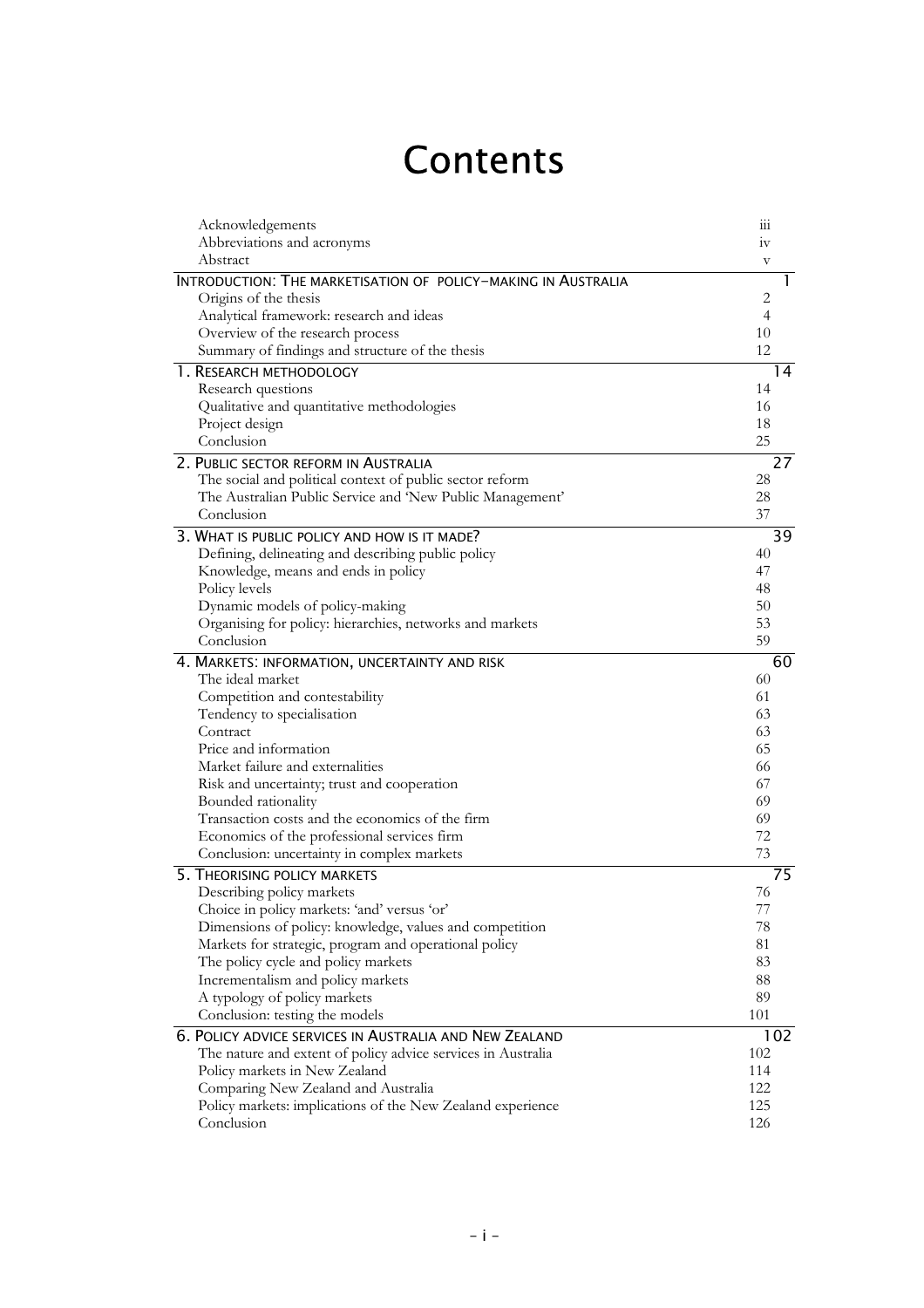| 7. ACCESS ECONOMICS: A POLICY ANALYSIS FIRM                                                                       | 127        |
|-------------------------------------------------------------------------------------------------------------------|------------|
| Purpose of the case study                                                                                         | 128        |
| Access Economics: a policy business                                                                               | 130        |
| Implications of the Access Economics story<br>140                                                                 |            |
| Conclusion and summary of case findings                                                                           | 145        |
| 8. WATERFRONT REFORM: MINISTERIAL DEMAND?                                                                         | 146        |
| Case study purpose and research process                                                                           | 147        |
| The waterfront: a politically defining issue                                                                      | 148        |
| The waterfront reform consultancies                                                                               | 149        |
| Implications of the waterfront reform case for policy markets<br>Conclusion                                       | 157<br>164 |
| 9. BUSINESS PROCESS OUTSOURCING: POLICY MARKETS BY THE BACK DOOR?                                                 | 165        |
| Policy, management and implementation: integrate or separate?                                                     | 166        |
| Outsourcing and policy markets: a proposition                                                                     | 168        |
| Business process outsourcing in DOFA                                                                              | 168        |
| Testing the dofa case against management theory                                                                   | 176        |
| Implications for policy markets and conclusion                                                                    | 178        |
| Conclusion                                                                                                        | 182        |
| 10. THE THEORY AND THE PRACTICE OF POLICY MARKETS<br>Policy markets: what does the evidence say about the theory? | 184<br>185 |
| CONCLUSION: SOME IMPLICATIONS FOR PRACTICE AND RESEARCH                                                           |            |
| Implications for practitioners                                                                                    | 194<br>194 |
| Implications for students of public policy-making                                                                 | 198        |
| Good governance and policy markets                                                                                | 199        |
| <b>APPENDIX A: INTERVIEWS</b>                                                                                     | 201        |
|                                                                                                                   | 205        |
| <b>APPENDIX B: SURVEY OF MANAGEMENT CONSULTANTS</b>                                                               |            |
| <b>REFERENCES</b>                                                                                                 | 213        |
| <b>ENDNOTES</b>                                                                                                   | 235        |
| <b>LIST OF TABLES</b>                                                                                             |            |
| Table 1.1: Case study criteria                                                                                    | 25         |
| Table 3.1: Three institutional frameworks for policy-making                                                       | 58         |
| Table 5.1: Types of policy markets                                                                                | 89         |
| Table 5.2: Components of a fully developed policy market                                                          | 98         |
| Table 6.1: Policy advice outputs—New Zealand 1991-92                                                              |            |
| Table 9.1: DOFA staffing                                                                                          |            |
| Table 9.2: Chronology of DOFA's outsourcing of corporate functions                                                |            |
| Table 9.3: DOFA-PwC contract Schedule 15: Exclusions (Extract)                                                    | 175        |
| Table 10.1: Implications of empirical evidence for models of policy markets                                       | 188        |
| <b>LIST OF FIGURES</b>                                                                                            |            |
| Figure 1: The research process                                                                                    | 11         |
| Figure 1.1: Case study method                                                                                     | 23         |
| Figure 3.1: Two dimensions of policy                                                                              | 48         |
| Figure 3.2: The policy cycle                                                                                      | 52         |
| Figure 4.1: Uncertainty in complex markets: causes and responses                                                  | 73         |
| Figure 5.1: Two dimensions of policy                                                                              | 79         |
| Figure 5.2: Knowledge, values and competition in policy                                                           | 79         |
| Figure 5.3: Change in policy                                                                                      | 80         |
| Figure 5.4: Degrees of marketisation in different policy levels                                                   | 83         |
| Figure 5.5: The policy cycle                                                                                      | 83         |
| Figure 5.6: Typical consulting process                                                                            | 84         |
| Figure 5.7: Dimensions of 'marketplaces of ideas'                                                                 | 93         |
| Figure 5.8: Project-based policy market                                                                           | 95         |
| Figure 9.1: Integrationist and separationist models of policy, management and implementation                      | 167        |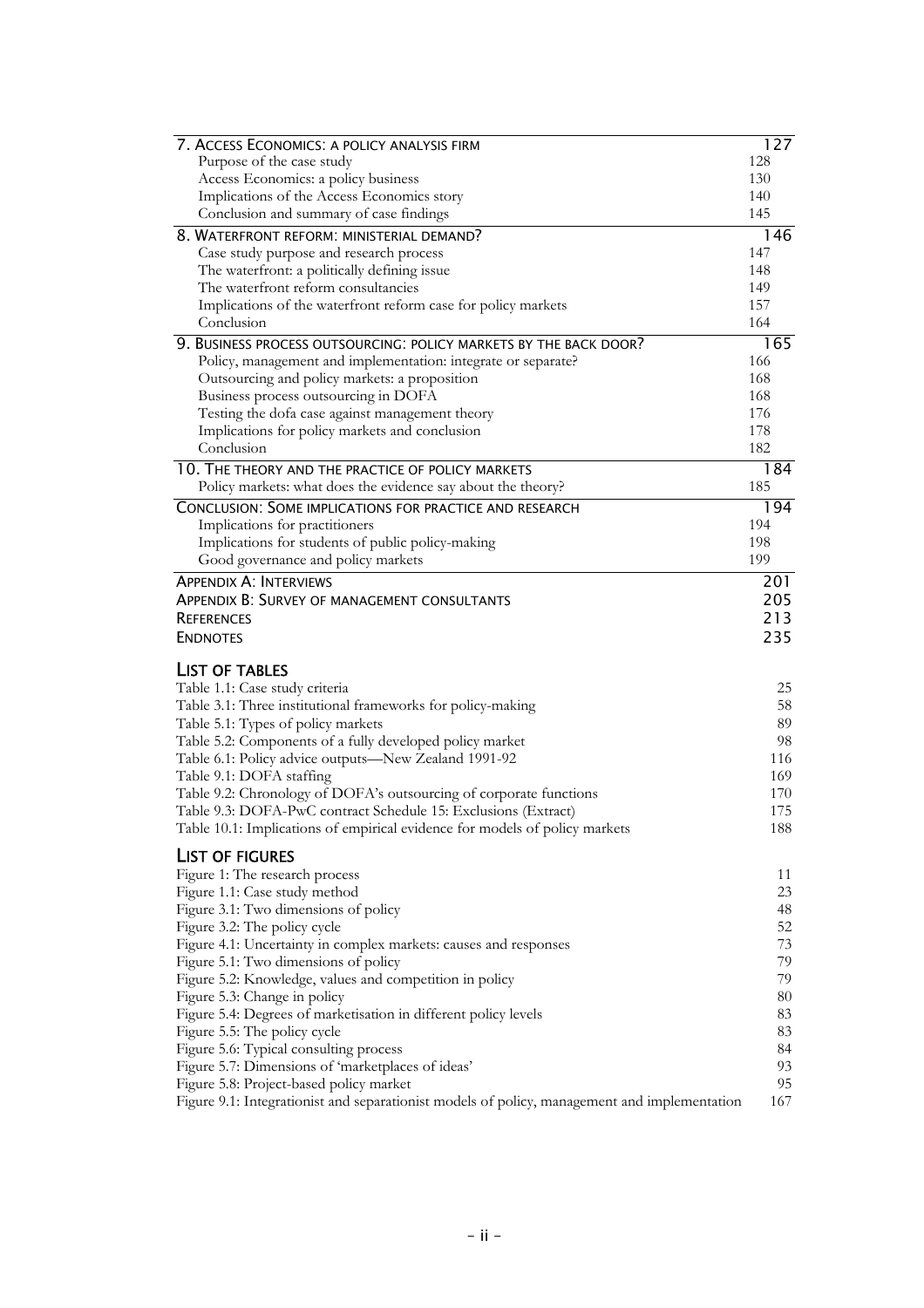#### Acknowledgements

<span id="page-4-0"></span>First, thanks to Professor John Halligan, my supervisor at the University of Canberra. Thanks are also due to my secondary supervisor, Dr Jenny Stewart. I have also enjoyed the support and advice of many people Canberra. Thanks are also due to my secondary supervisor, Dr Jenny Stewart. I have also enjoyed the support and advice of many people throughout the research and in the writing of this thesis, including invaluable criticism and guidance from Professor Richard Mulgan at the Australian National University. Several other doctoral candidates at the University of Canberra have also been valuable 'sounding boards' for various aspects of this thesis, both through the formal seminar series that forms part of the program and during informal consultations. I particularly want to thank Dr Grant Jones from among this group. A more amorphous but equally important group to thank are my former colleagues in the Australian Public Service, many of whom assisted with commentary on the design of the research and in obtaining access to many of the interviewees.

Financial support was provided by an Australian Postgraduate Award, two separate grants from the University of Canberra and a grant from the Institute of Public Administration Australia/University of Canberra Public Administration Research Trust Fund.

The last and most important person to thank is my partner, Dr Marie-Louise Ayres. I thank her for far more than painstaking proofreading and commentary on the drafts of this thesis: her incisive criticism, support and patience has been the single most important contribution anyone has made to this work.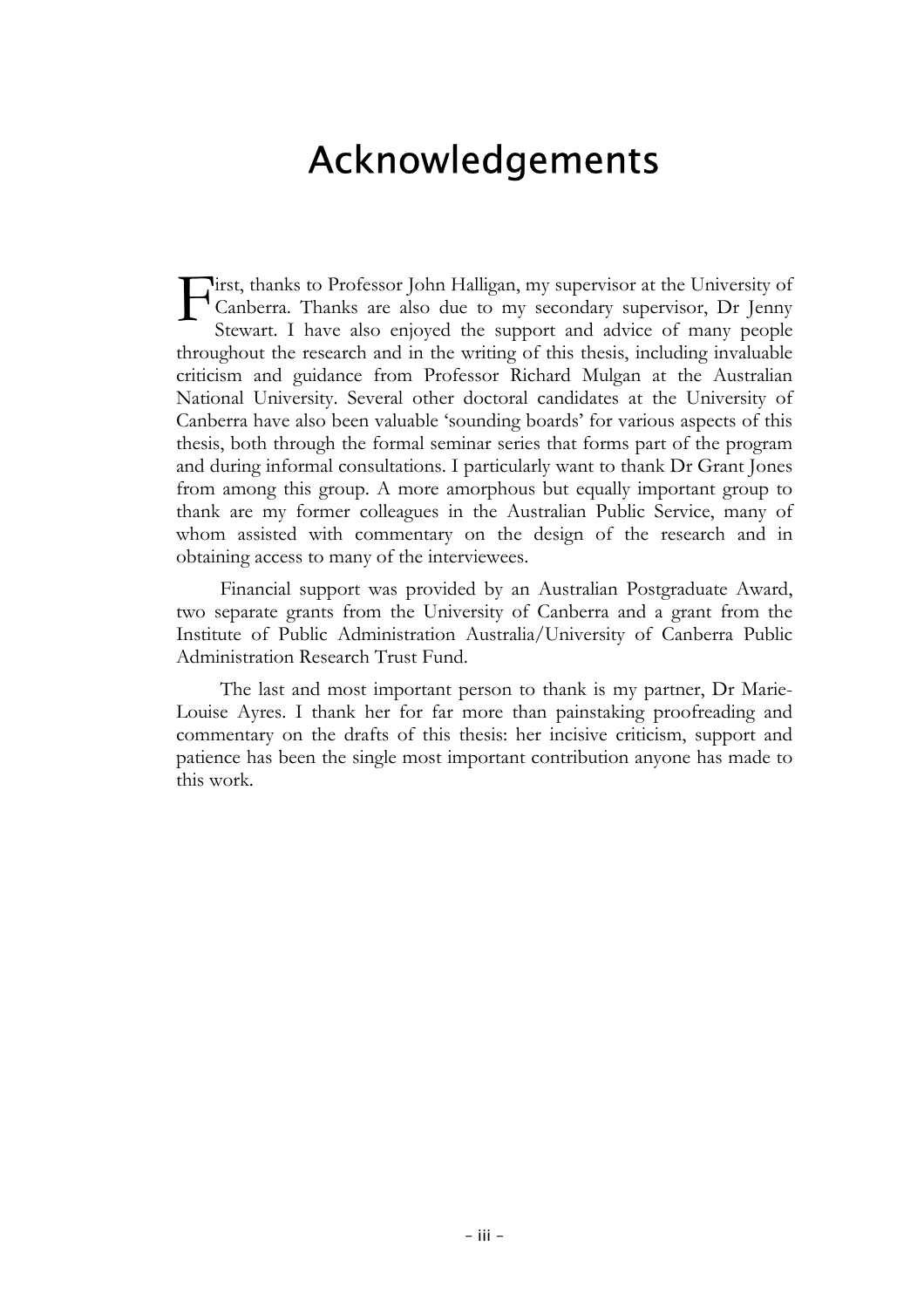# <span id="page-5-0"></span>Abbreviations and acronyms

| <b>ABARE</b>  | Australian Bureau of Agricultural and Resource Economics                         |
|---------------|----------------------------------------------------------------------------------|
| <b>ABS</b>    | <b>Australian Bureau of Statistics</b>                                           |
| <b>ACTU</b>   | Australian Council of Trade Unions                                               |
| <b>APS</b>    | <b>Australian Public Service</b>                                                 |
| <b>CTC</b>    | Competitive Tendering and Contracting                                            |
| DAS           | Department of Administrative Services                                            |
| <b>DOF</b>    | Department of Finance                                                            |
| <b>DOFA</b>   | Department of Finance and Administration                                         |
| IT            | Information Technology                                                           |
| <b>JCPA</b>   | Joint Committee of Pubic Accounts                                                |
| MAB/MIAC      | Management Advisory Board/Management Implementation<br><b>Advisory Committee</b> |
| <b>NATSEM</b> | National Centre for Social and Economic Modeling                                 |
| NZ            | New Zealand                                                                      |
| <b>PSC</b>    | Public Service Commission (Australia)                                            |
| PWC           | PricewaterhouseCoopers                                                           |
| PwC-BPO       | PricewaterhouseCoopers-Business Process Outsourcing                              |
| <b>SSC</b>    | <b>State Services Commission (New Zealand)</b>                                   |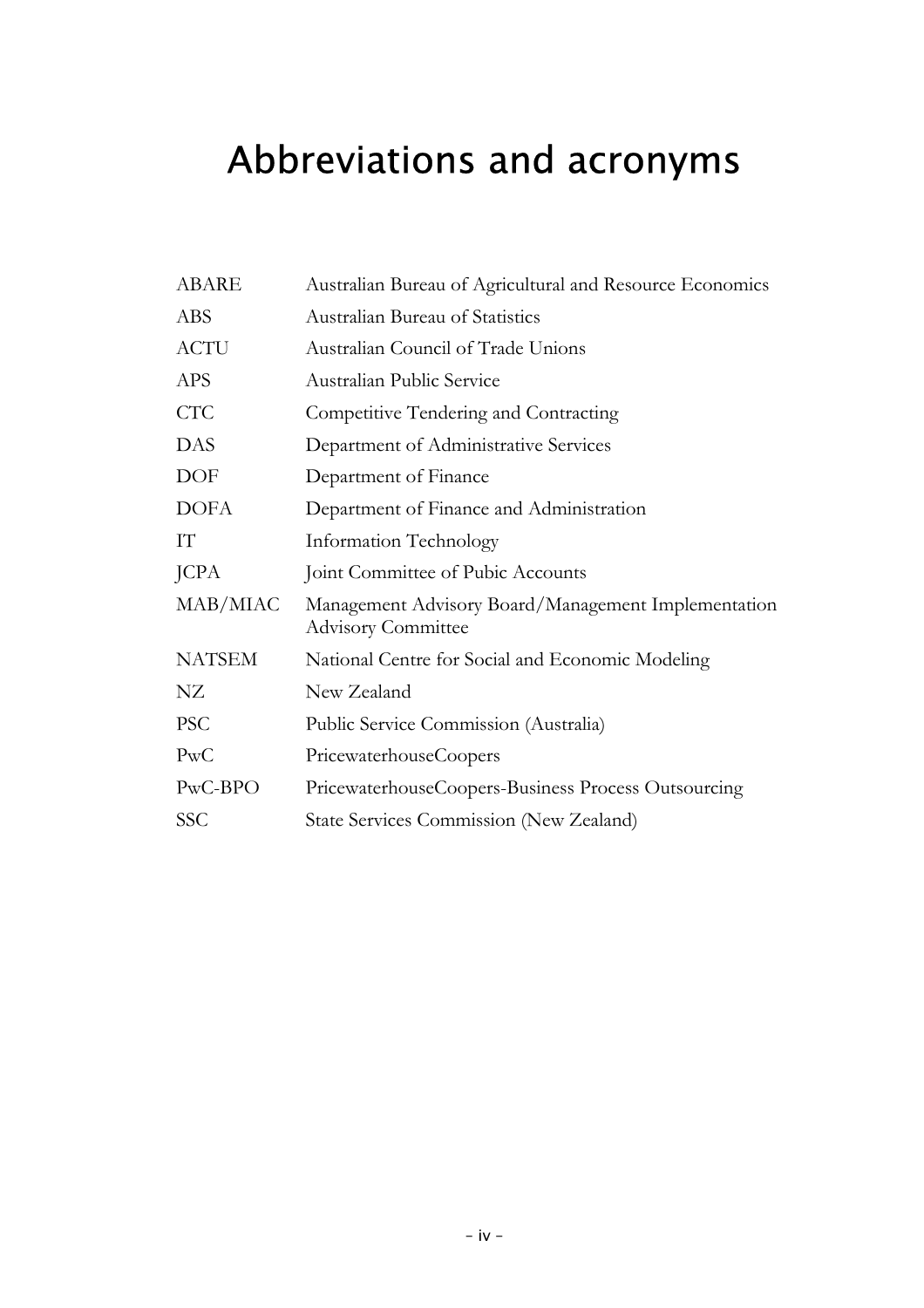### Abstract

<span id="page-6-0"></span>re there policy markets in Australia, and if so, how do they operate? This is the core question for this dissertation. Beginning with a focus on this simple formulation of the problem, the thesis explores the idea of policy markets, breaking it down into its constituent parts—'policy' and 'markets' and develops four different ways in which policy markets (i.e. markets for policy analysis, research and advice) might be modeled: A

- 1. the dimensions of knowledge, values and competition in policy development systems and processes;
- 2. a hierarchy of policy markets according to strategic, programmatic and operational concerns;
- 3. policy markets in the context of cyclical process models of policymaking, especially the variant posited by Bridgman and Davis (1998); and
- 4. a typology of policy markets ranging from 'pseudo' forms through to a form of full (or 'pure') policy market.

Against the background of this theory-building, the empirical evidence which was gathered through a combination of documentary investigation and some 77 interviews with senior public servants, consultants and ministers—is addressed through three interrelated approaches: an analysis of the (relatively limited) government-wide data; a comparison of this material with experience in New Zealand; and a set of three extended case studies. The three case studies address the idea and experience of policy markets from the point of view of:

- the supplier—in this case, the economic forecasting and analysis firm, Access Economics;
- ministers-as-buyers—through a study of the Coalition Government's 1998 efforts to reform the waterfront; and
- the bureaucracy as implementers of an extensive program of outsourcing—through a detailed examination of the outsourcing of corporate services (especially human resource management) by the Department of Finance and Administration.

Several conclusions are drawn as to the character, extent and theoretical and practical significance of policy markets in Australia. While various elements of actual markets (e.g. contracts, price and service competition, multiple sources of supply, etc.) can be detected in the Australian approach to